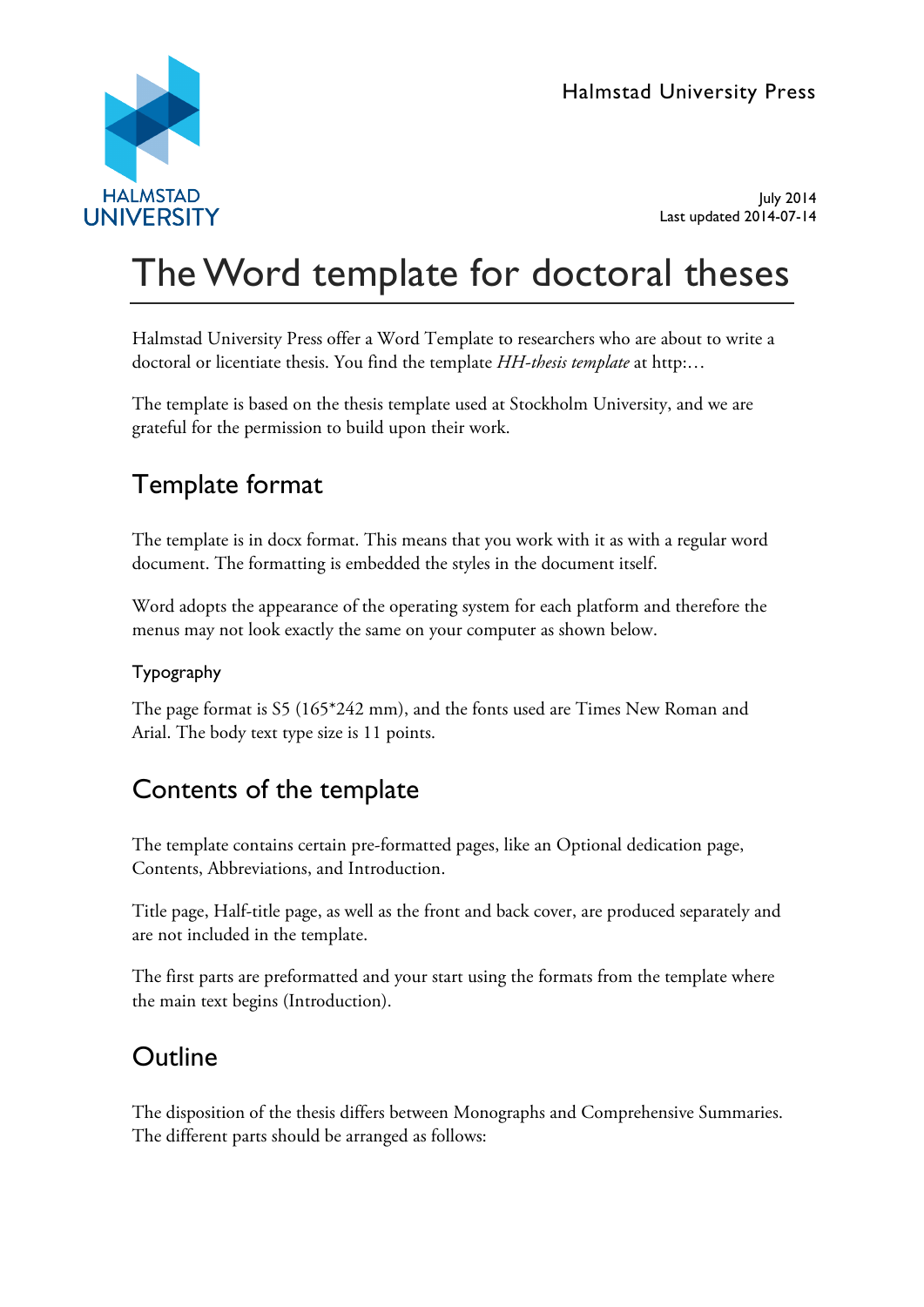*Table 1 Outline*

| <b>Comprehensive Summary</b>             | Monograph                                |
|------------------------------------------|------------------------------------------|
|                                          | Optional Half-title page <sup>1</sup>    |
| Optional dedication page                 | Optional dedication page                 |
| Blank page                               | Blank page                               |
| List of papers                           |                                          |
| Optional blank page                      |                                          |
| Contents (right-hand page)               | Contents (right-hand page)               |
| Chapter 2N                               | Chapter 2N                               |
| Summary in another language <sup>2</sup> | Summary in another language <sup>2</sup> |
| Acknowledgements                         | Acknowledgements                         |
| References/Bibliography                  | References/Bibliography                  |

#### <span id="page-1-0"></span>Pagination

The title page is never paginated. The sequence of pages preceding Chapter 1 can be paginated using Roman numerals (this is not obligatory), and the sequence from Chapter 1 up to References/Bibliography will be paginated with Arabic numerals. The page number for the first page of Chapter 1 has to be an odd number (so that the chapter will begin on a right-hand page), and preceding pages will be included in the pagination (so that the chapter begins on for example page 5, 7, 9, or 11, depending on the number of preceding pages). The default setting is that the page numbering starts on the first page of the first chapter. The page numbers are placed on the outer edge of the papers.

The first page counts as page 3, to compensate for the Title page/printing information page.

### Printing

-

When printing on A4 paper the text will be larger than normal. If you want to print in actual size choose not to customize the content when printing.

<sup>1</sup> The Half-title page is the page that comes before the title page and contains only the name of the author and the title of the publication.

<sup>&</sup>lt;sup>2</sup> Within certain disciplines it is customary to add a longer summary in another language (Swedish or English) than the one in which the thesis was originally written. This summary is usually placed at the end of the thesis, but can also be placed directly after the table of contents.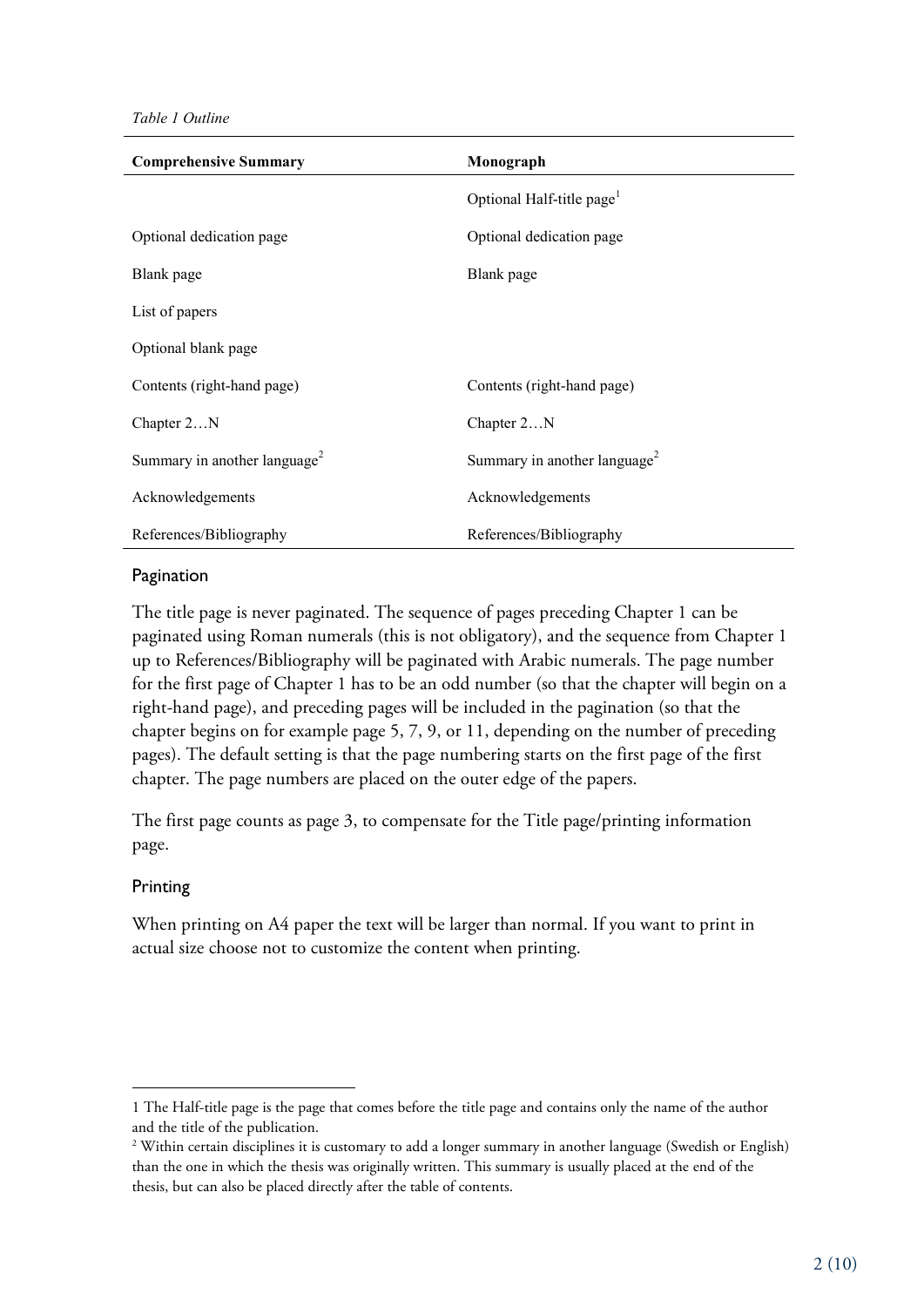## Using the styles

The template contains a number of styles which you can choose between to format headings and different parts of the main text. The styles are placed in the tools section of the Home Tab.

To view all included styles, click the expand arrow under "Change Format".



*Figure 1 Show the Styles window*

By using the formats you let the program take care of the typography. It is important to use styles and not your own formatting. To apply a style to, for example, a chapter heading, choose *Heading 1* (*Rubrik 1*) and then type the heading. (Alternatively you can type the heading first and then, with the text marker in the text, choose *Heading 1* from the menu.) The text will then automatically receive the correct formatting – the correct font, size, and amount of space above and below the text, and also the correct style name so that the heading will show in the Table of Contents. The same goes for the other formats.

## Available formats

## Brief description

Heading (Rubrik)

- Heading 1 (Chapter heading, which is always preceded by a page break.)
- Heading 2... 5 (Headings in hierarchical order.)
- HeadingWithList (Headings used in connection with different types of lists.)

Text

- Normal
- NormalIndented (Same as Normal, but with a first line indent of 4.5 mm.)
- NormalSpaceAbove (Normal text preceded by a spacing of one line.)
- CaptionTable (Used as a caption for tables.)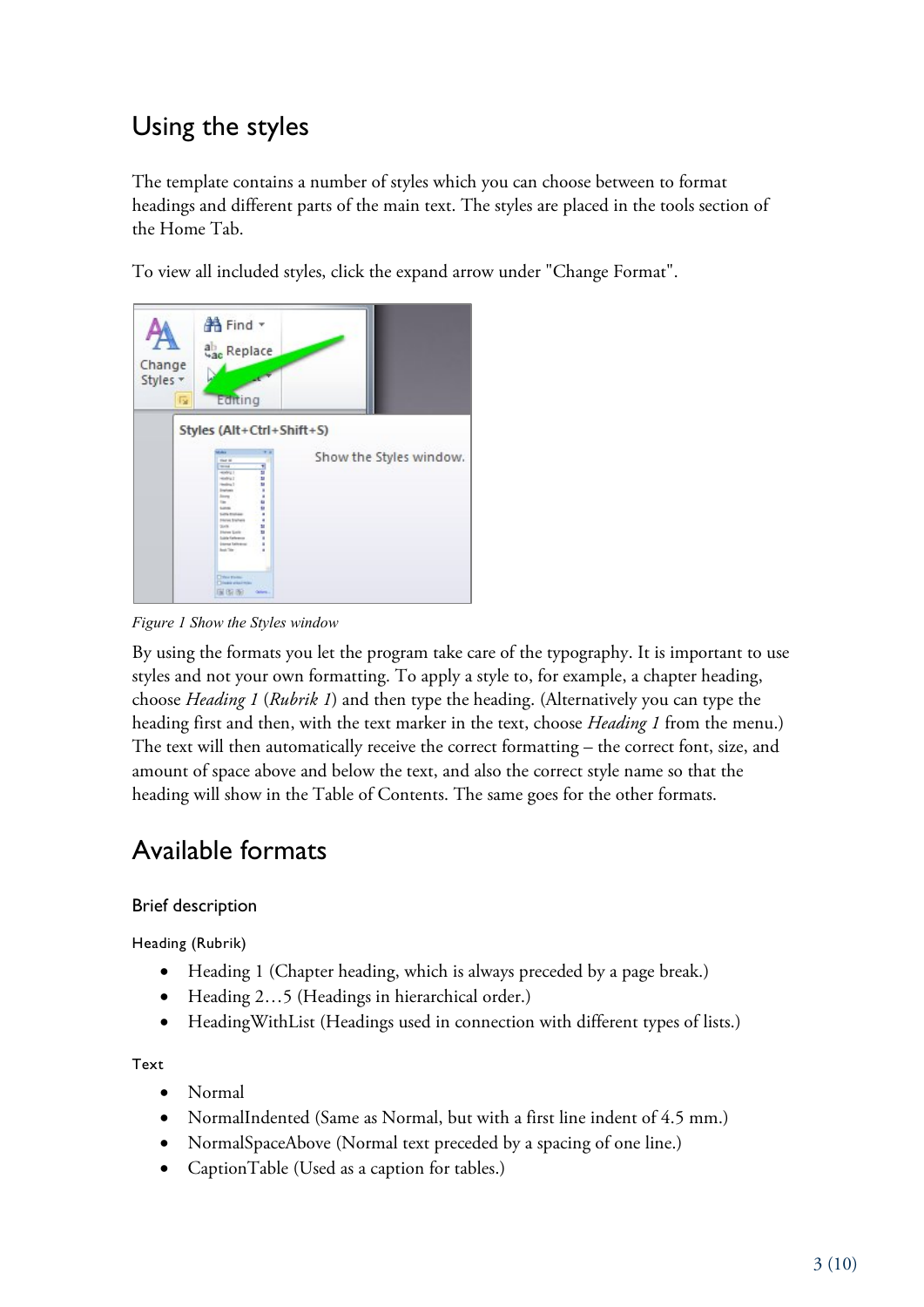- CaptionImage (Used as a caption for illustrations.)
- Quote (Used for long stand-alone quotes longer than 3 lines.)
- QuoteIndented (Same as Quote, but with a first-line indent.)
- Footnote Text (Footnote format. Usually applied automatically by Word.)
- FootnoteReference (Footnote reference format. Usually applied automatically by Word.)
- FootnotesForTables (Use this format when inserting a footnote within a table.)
- Footnote ReferenceForTables (Use this format when inserting a footnote reference for a table footnote.)

### More formats

- Abbreviations (The same formatting as Heading 1, but only used for the Abbreviations heading. (Not included in the Table of Contents.))
- TableOfContents (The same formatting as Heading 1, but only used for the Table of Contents heading. (Not included in the Table of Contents.))
- HeadingUnnumbered (Used for Heading 1-type headings used before Chapter 1, for example in List of Papers. (Not included in the Table of Contents.))
- Page Number (The page number format.)
- CellTextSmall (Used for text formatting in table cells.)

### Extended description

More information about the formats available in the template and how to work with them.

### Headings (Rubrik)

The styles *Heading 1-5* are available for headings used in the text. *Heading 1*, which is used for every new chapter, is preceded by a page break. Depending on your needs it might not be necessary to use all the heading levels, often you can make do with just three or four levels. Please note that you should never type a full stop after a heading.

If you need to put a heading above a list of some sort you can use the format *HeadingWithList*, which is formatted in italics.

### Text

There are two styles for the body text: *Normal* and *NormalIndented*.

Normal is always used directly after a heading, and therefore has no indent in the first line. This style is automatically inserted after *Heading 1-5* when you press *Enter*.

*NormalIndented* is used for all paragraphs following *Normal*, and therefore has a first-line indent to mark the new paragraph. This style is automatically inserted after *Normal* when you press *Enter*. Note that a new paragraph should only be marked in this fashion, and not with an empty line between paragraphs.

### Captions for illustrations and tables

The styles *CaptionImage* and *CaptionTable* are used for captions for illustrations and tables.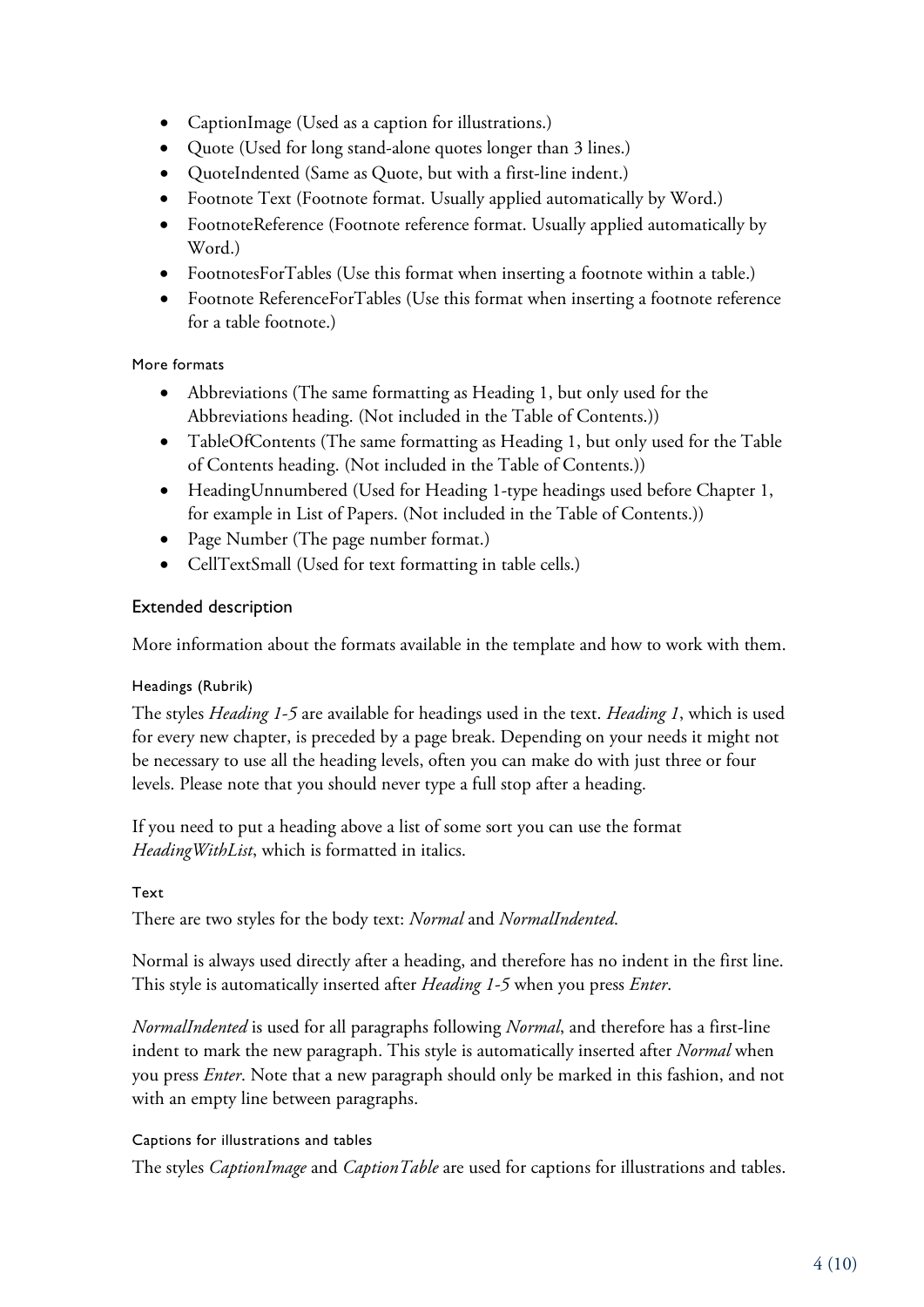## **Quotations**

When you write a quote that is longer than three lines, the text is usually separated from the body text. The left-hand side of the quote is formatted with an indentation throughout, as well as a spacing of one line both above and below the paragraph.

There are two styles available: *Quote* is used for the first paragraph, and is preceded by a spacing of one line, but no indent in the first line; *QuoteIndented* is used for all subsequent paragraphs, and has an indent in the first line, but no spacing. To create spacing after the quote, press *Enter*.

Shorter quotations are shown in quotation marks. The default setting for the template is "quote" for primary, and 'quote within a quote' for secondary quotations. This setting can, if need be, be changed to for example Swedish quotation marks ("quote" and 'quote within a quote').

## Footnote text and footnote references

Footnote style is applied automatically. The styles *Footnote text* and *Footnote Reference* are used to format footnote text that for some reason has lost its formatting. In case you need to insert footnotes in a table, you can use the styles *FootnotesForTables* and *Footnote ReferenceForTables*. These styles have to be applied manually.

## Lists

There are several styles for different lists: *ListSimple* (without bullets or numbers), *ListNumbered*, *ListRoman*, and *ListBulleted*; all of them with or without a first line indent. There is no spacing either before or after these styles, so you should insert an empty line before the list, and start the first paragraph after the list with *NormalSpaceAbove*.

## Bibliographic references

For bibliographic references there are the styles *BibliographyNumbered* (Numbered reference list) and *BibliographyNoNumber* (Unnumbered reference list). The unnumbered list has a hanging indent (every first line of a paragraph starts at the left-hand margin, while the following rows are indented). The numbered list has a hanging indent as well, but is numbered with Arabic numerals.

Both of these formats work perfectly with bibliographic programs such as EndNote and Refworks. You should first insert the references, then mark them and apply the appropriate style. Any numbering that is included in the entries, from for example EndNote, will accompany the references to form a numbered list. In that case you should use the style *BibliographyNoNumber*.

## Table of Contents

The table of contents is included in the template from the start. You update it by placing the text marker somewhere in a Table of Contents entry, right clicking, and selecting the alternative *Update Field*. The style is called *TableOfContents*.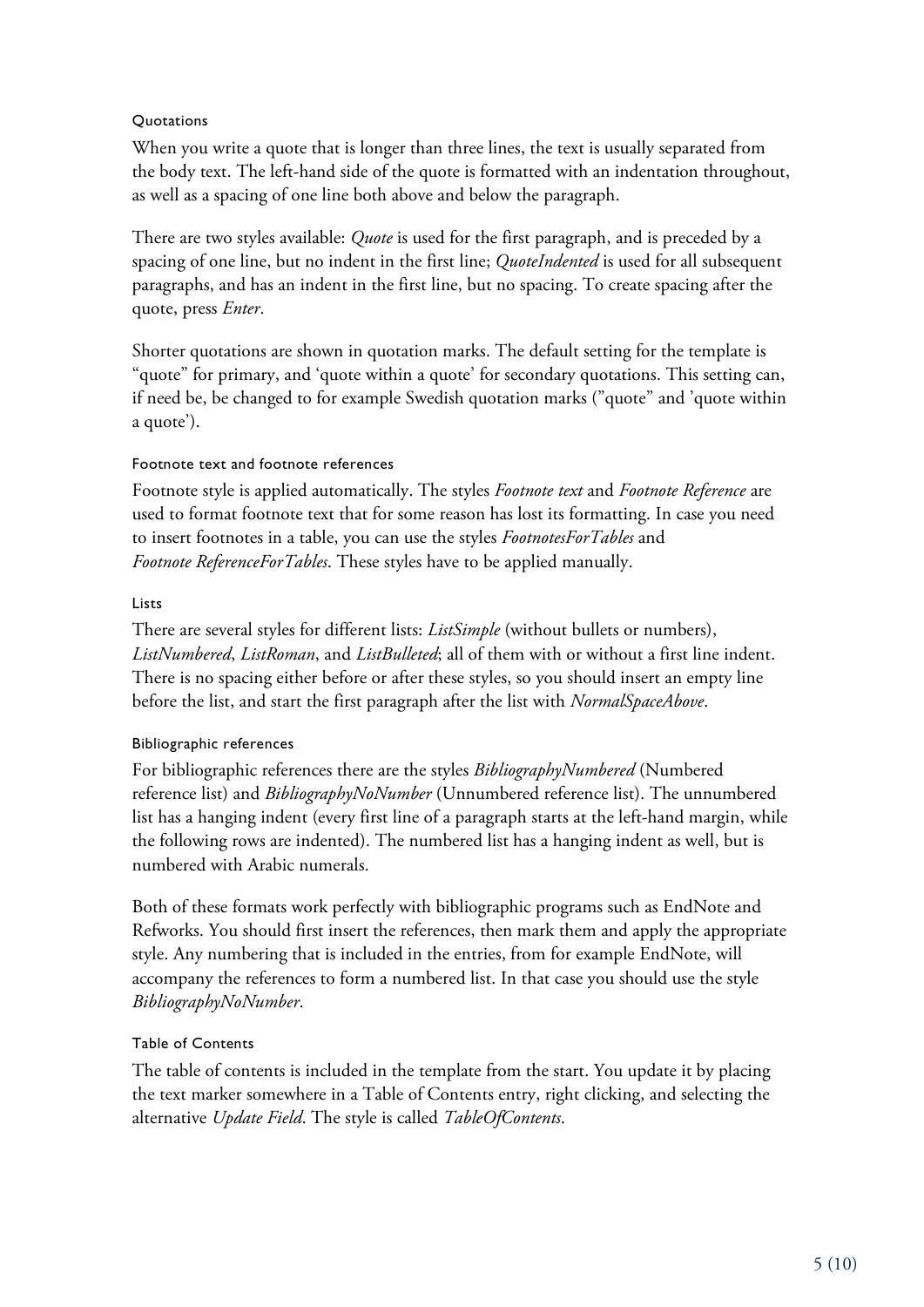## Illustrations and tables Illustrations should be inserted by selecting *Insert* → *Picture*.

It is not uncommon that illustrations that are pasted into the document are degraded in quality during the process – therefore we strongly recommend that you impart all your illustrations as files. Note that illustrations created in PowerPoint often are inadvertently modified during the subsequent creating of printable PDF documents, and therefore we advise against using the PowerPoint format when creating illustrations.

When you insert an illustration, only as much of the illustration as can be fitted onto one line will be shown. To show the whole picture you should apply the style *ImageFormat* to the paragraph. This format deletes the 13 point leading used in *Normal*, which allows for the whole of the illustration to be shown. Furthermore one extra line of space is put above the picture (to separate it from the preceding paragraph), at the same time as the picture is centred on the page. You can insert a caption underneath the illustration via the option *Insert Caption (Infoga bildbeskrivning)*. Alternatively you can right-click the picture and choose *Insert Caption*".



*Figure 2 Insert Caption*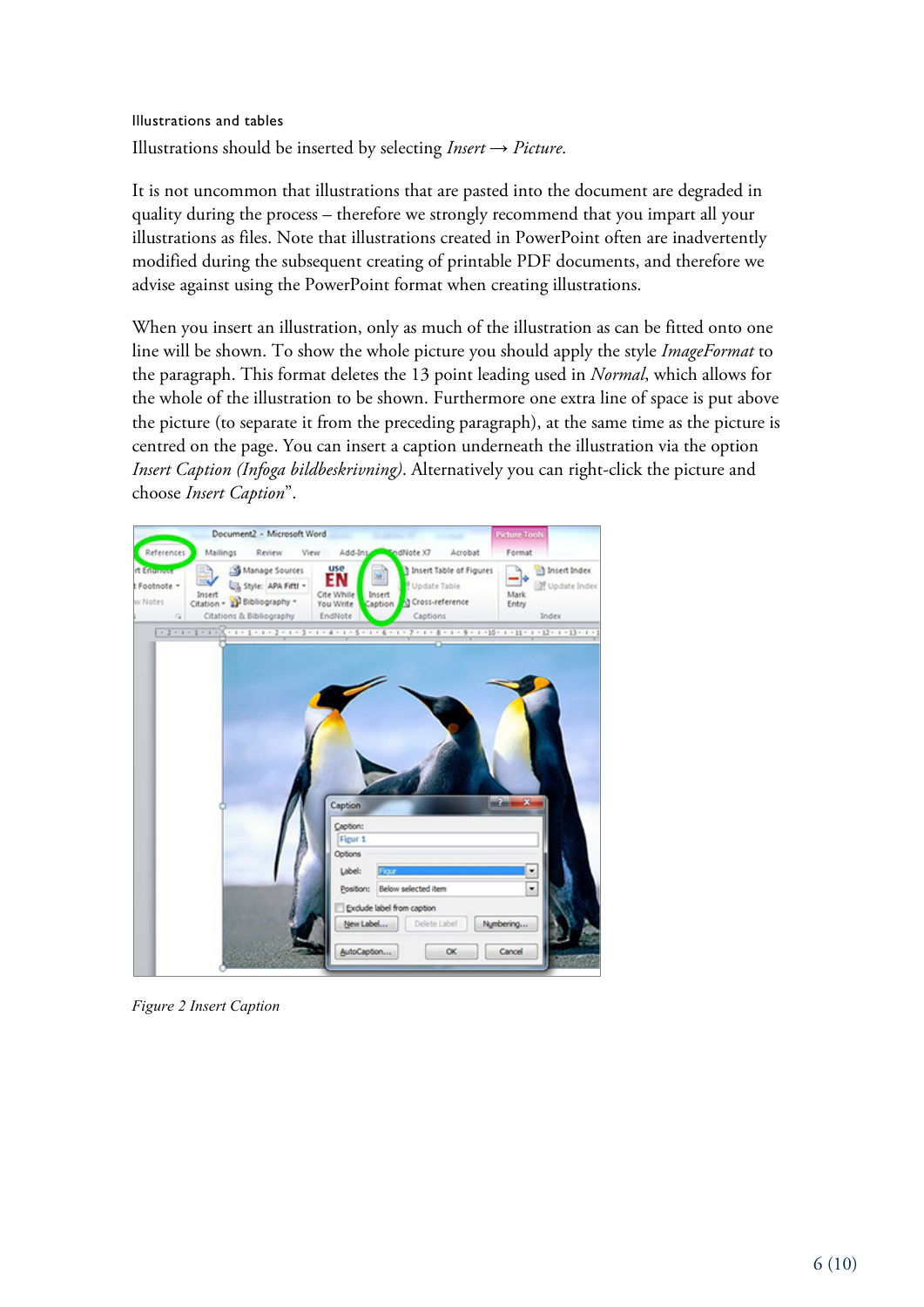## Tips and tricks

Here are some tips and tricks regarding basic word processing in MS Word.

## Pasting text

Of course you can paste text from another document into the template. The important thing to consider is to delete the formatting from the original document. Otherwise the formatting of the document will be copied to the template, which can create problems. To clear the formatting of text, highlight the text you want to copy, and then use the button *Clear Formatting* on the *Home tab*. Then, copy the text and paste the text into the template.





## Dashes and hyphens

Please mind how you use a dash or a hyphen. A hyphen is the shorter of the two, and is used among other things for hyphenation, some compound words, and in connection with numbers and abbreviations (for example: "Swedish-English glossary", "25-year span", "UN-ambassador"). Dashes are used in the context "to" and "from", as between placenames and intervals of numbers and time (for example: "Stockholm–Gothenburg", "30–40 students", "3–5 p.m.) In this instance a space is not inserted before and after the dash.

You insert a dash through the tab Insert  $\rightarrow$  Symbol  $\rightarrow$  More symbols...  $\rightarrow$  Special Characters or via the key combination Ctrl (Macintosh: Command Key) + "minus" (on the numerical keyboard).

## Updating the Table of Contents (ToC)

You update the ToC by right-clicking on the ToC and selecting *Update Field*. If you have used the template correctly all headings should now appear in the Table of Contents.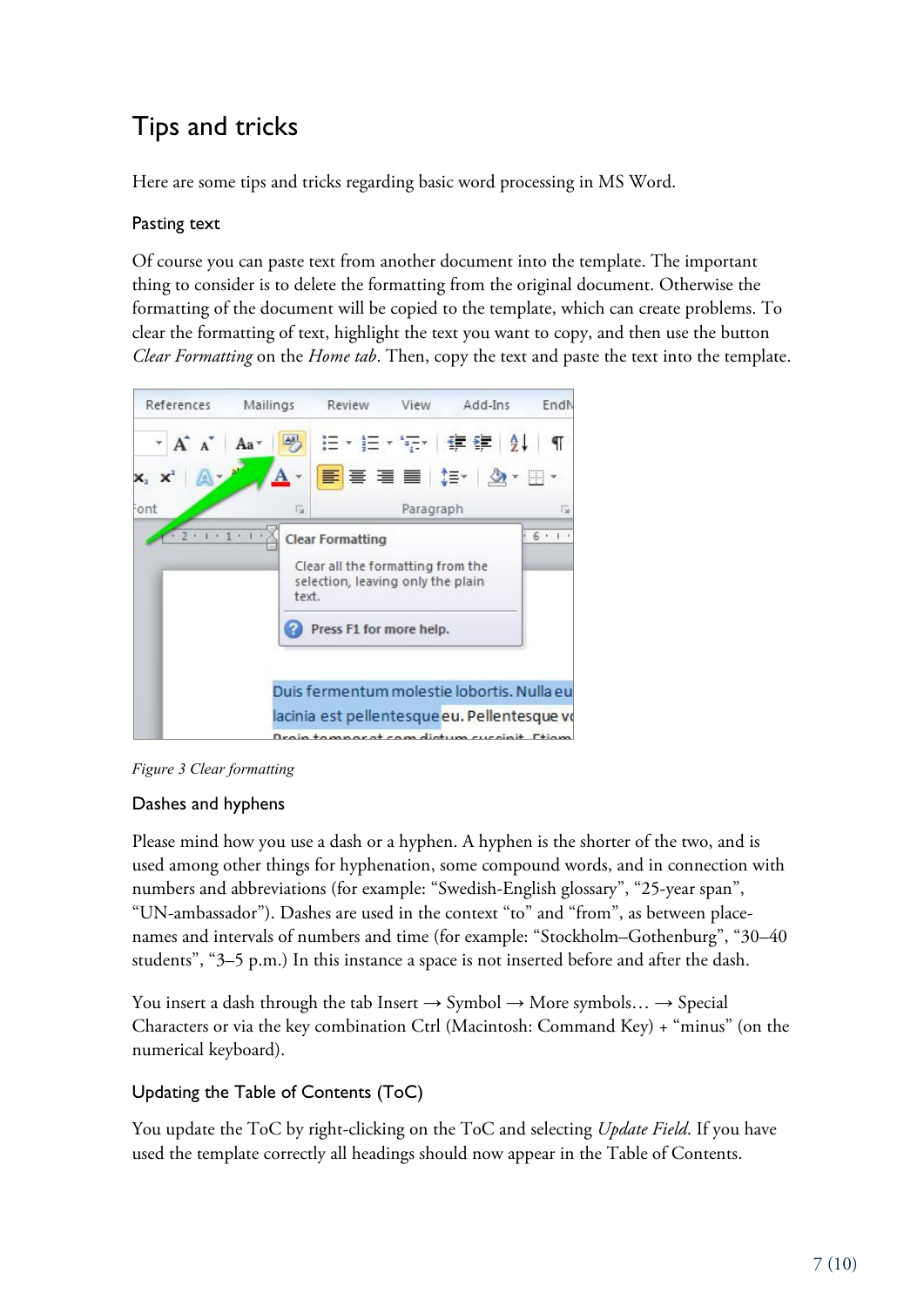| Rubrik-ett-ett |     | Cut                       |
|----------------|-----|---------------------------|
| Rubrik·två     | li∋ | Copy                      |
| Page Breal     | 區   | <b>Paste Options:</b>     |
|                |     | ≡                         |
|                | Ħ.  | Update Field              |
|                |     | Edit Field                |
|                |     | <b>Toggle Field Codes</b> |

*Figure 4 Updating the ToC*

You can decide the number of heading levels to be shown via the tab *References* → *Table of Contents* → *Insert Table of Contents* you will find the options you can change.



*Figure 5 Formatting the ToC*

## Adjusting the pagination

All numbered pages (from Chapter 1 and onward) should display the page number on the outside of the page, which is the default setting in the template. If you need to adjust this, do the following: Open the footer on the first chapter by double-clicking it. Remove the existing page number, in any, with *Delete*. Insert a new page number by choosing the tab Insert  $\rightarrow$  Page number  $\rightarrow$  Bottom of page. Choose the page number location the puts the page number at the outside of the page (to the right on an odd page number and to the left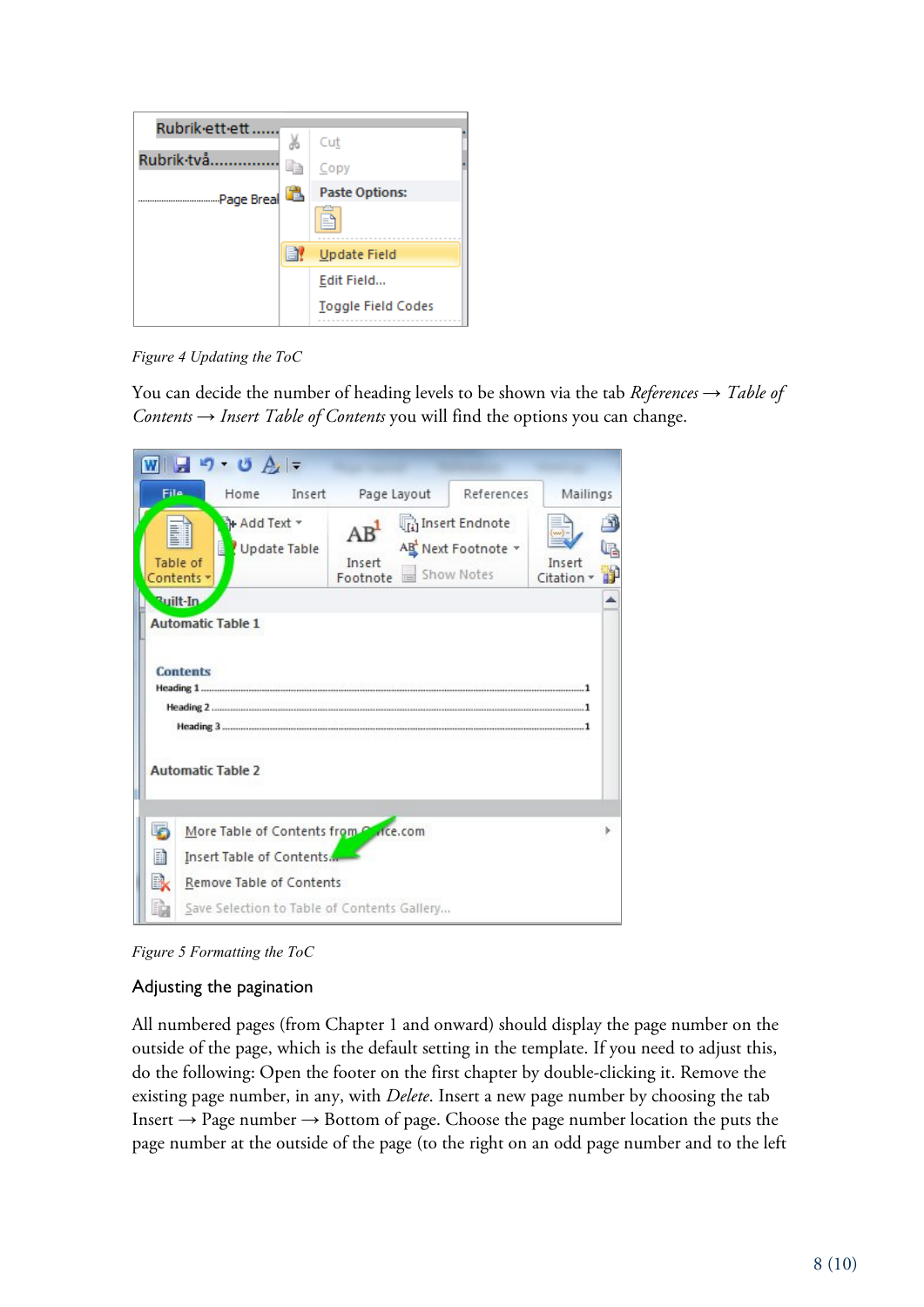on an even page number). Choose *Page Number* → *Format Page Numbers*, choose Arabian numerals and the choose *Continue from previous section*).

| 1, 2, 3,<br>Number format:       |            |  |
|----------------------------------|------------|--|
| Include chapter number           |            |  |
| Chapter starts with style:       | Heading 1  |  |
| Use separator:                   | (hyphen)   |  |
| Examples:                        | $1-1, 1-A$ |  |
| Page numbering                   |            |  |
| • Continue from previous section |            |  |
| Start at:                        |            |  |
| OK                               | Cancel     |  |

*Figure 6 Page number format*

## Deleting page numbers

If you have a List of Papers, a dedication page etc., at the beginning of your document, these, as well as the Table of Contents, shouldn't be paginated. You delete these page numbers by double-clicking the document footer for the page in question, highlighting the page number and the shaded box around it and pressing *Delete*.

## Deleting "front matter" from the Table of contents

"Front matter" is the term given to all pages before the Table of Contents – for example a dedication page, a List of Papers, etc. If the headings for these pages are formatted with the style *Heading 1*, they will show in the Table of Contents. To delete them from the ToC, you should format them with the format *HeadingUnnumbered*. The formatting will stay the same, but they will disappear from the ToC when you update it. (See *Updating the Table of Contents*.)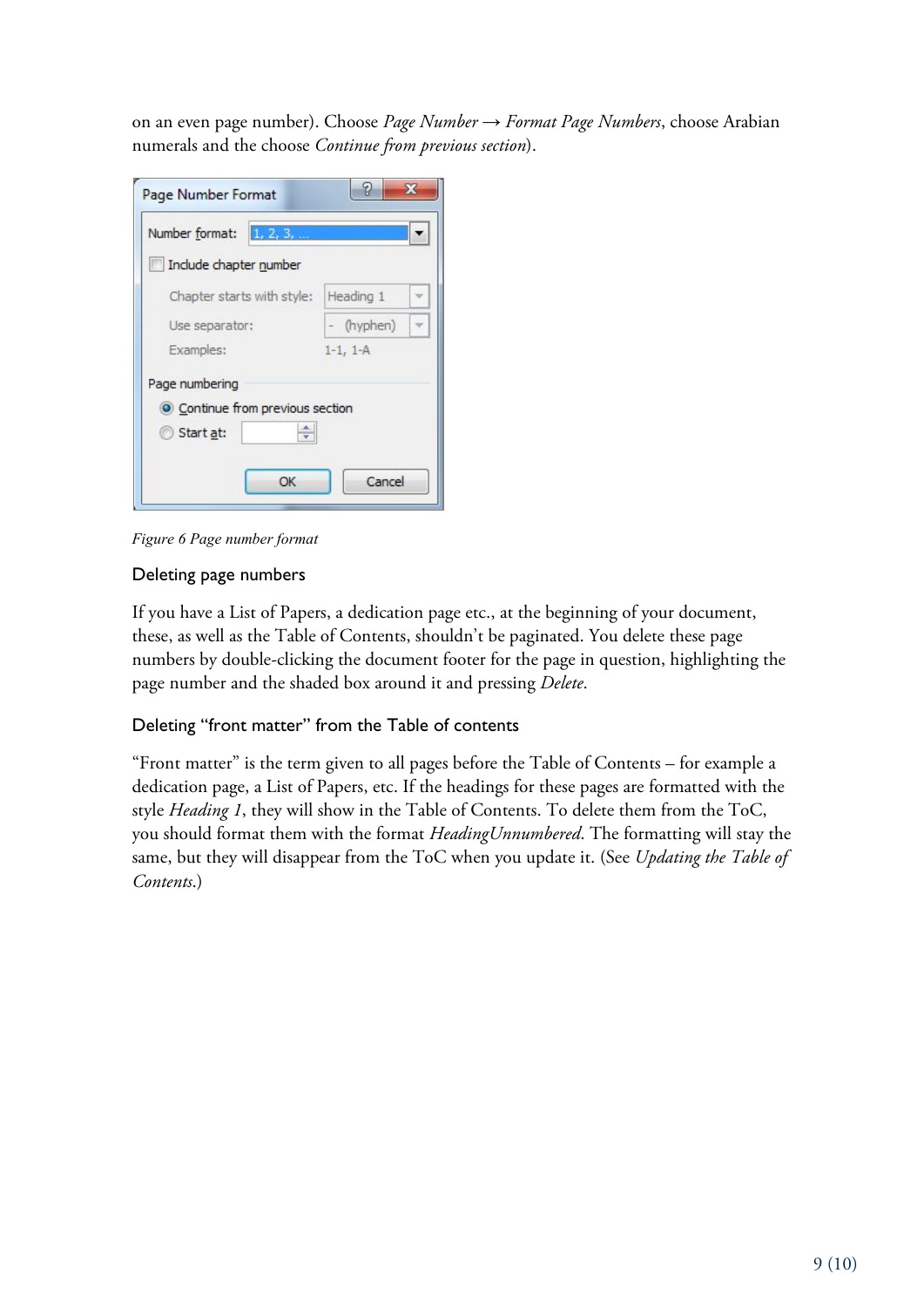## Automatic numbering of headings

- Put the pointer at the start of Heading 1.
- At the Home Tab, choose *Multilevel list* and choose the list you prefer.



*Figure 7 Automatic numbering of headings*

## Creating an index

First you have to mark the words in your index. Go to the tab References and the Index Block. Mark your first word in the text and then click on *Mark Entry*. Repeat until you have marked all the words you need in your index. Then go where you want to have the title Index, and click *Insert Index*.

## Examples

The following pages show examples of how the styles are applied. At the end is a short description of the most common styles.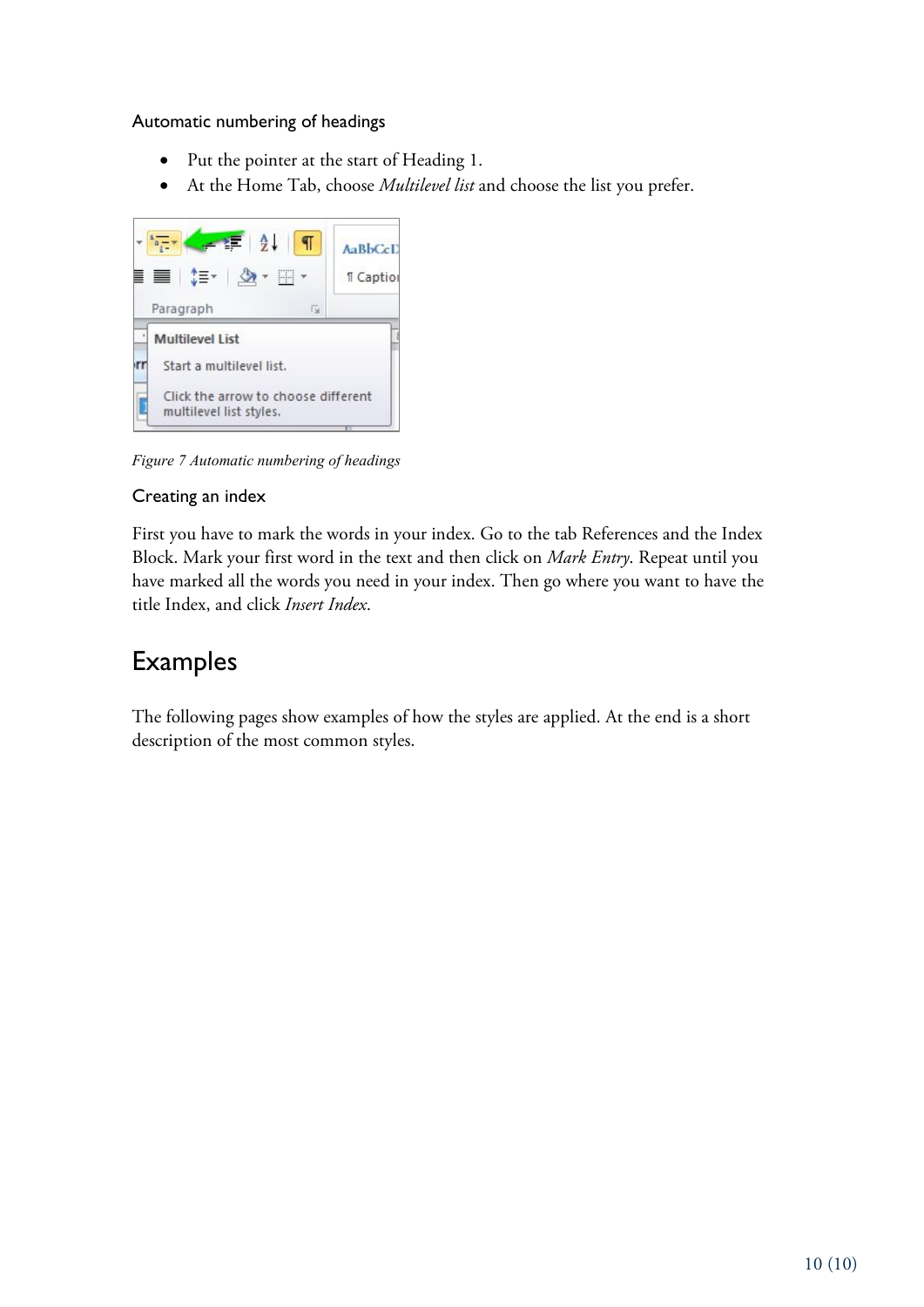## Heading 1 (Rubrik 1)

Normal, normal, normal, normal, normal, normal, normal, normal, normal, normal, normal, normal normal, normal, normal, normal, normal, normal, normal, normal, normal, normal, normal, normal, normal, normal.

NormalIndent, normalIndent, , normalIndent, , normalIndent, , normalIndent, , normalIndent, , normalIndent, , normalIndent, , normalIndent, , normalIndent, Normal med indrag.

NormalIndent, , normalIndent, , normalIndent.

| CellTextSmall        | CellTextSmall        | CellTextSmall | CellTextSmall |
|----------------------|----------------------|---------------|---------------|
| <b>CellTextSmall</b> | <b>CellTextSmall</b> | CellTextSmall | CellTextSmall |
| CellTextSmall        | CellTextSmall        | CellTextSmall | CellTextSmall |

NormalSpaceAbove, NormalSpaceAbove, NormalSpaceAbove, NormalSpaceAbove, NormalSpace-Above, NormalSpaceAbove, NormalSpaceAbove.

## Heading 2 (Rubrik 2)

*Normal Italic (kursiv)*, **normal bold (fet)**, normal underline (understruken), normal, normal, normal, normal.

ImageFormat



*Figure 1. CaptionImage*

## Heading 3 (Rubrik 3)

Normal, normal, normal, normal, normal, normal, normal, normal, normal, normal, normal, normal.

"Quote, quote quote, quote, quote, quote, quote, quote, quote, quote, quote, quote, quote, quote, quote, quote, quote, quote, quote, quote, quote, quote, quote, quote, quote, quote, quote, quote, quote, quote.

QuoteIndented, quoteIndented, quoteIndented, quoteIndented, quoteIndented quoteIndented, quoteIndented quoteIndented, quoteIndented quoteIndented, quoteIndented, quoteIndented."

#### **Heading 4 (Rubrik 4)**

Normal, normal, normal, normal, normal, normal, normal, normal, normal, normal, normal, normal, normal, normal, normal, normal, normal, normal, normal, normal.1

<sup>&</sup>lt;sup>1</sup> Footnote Text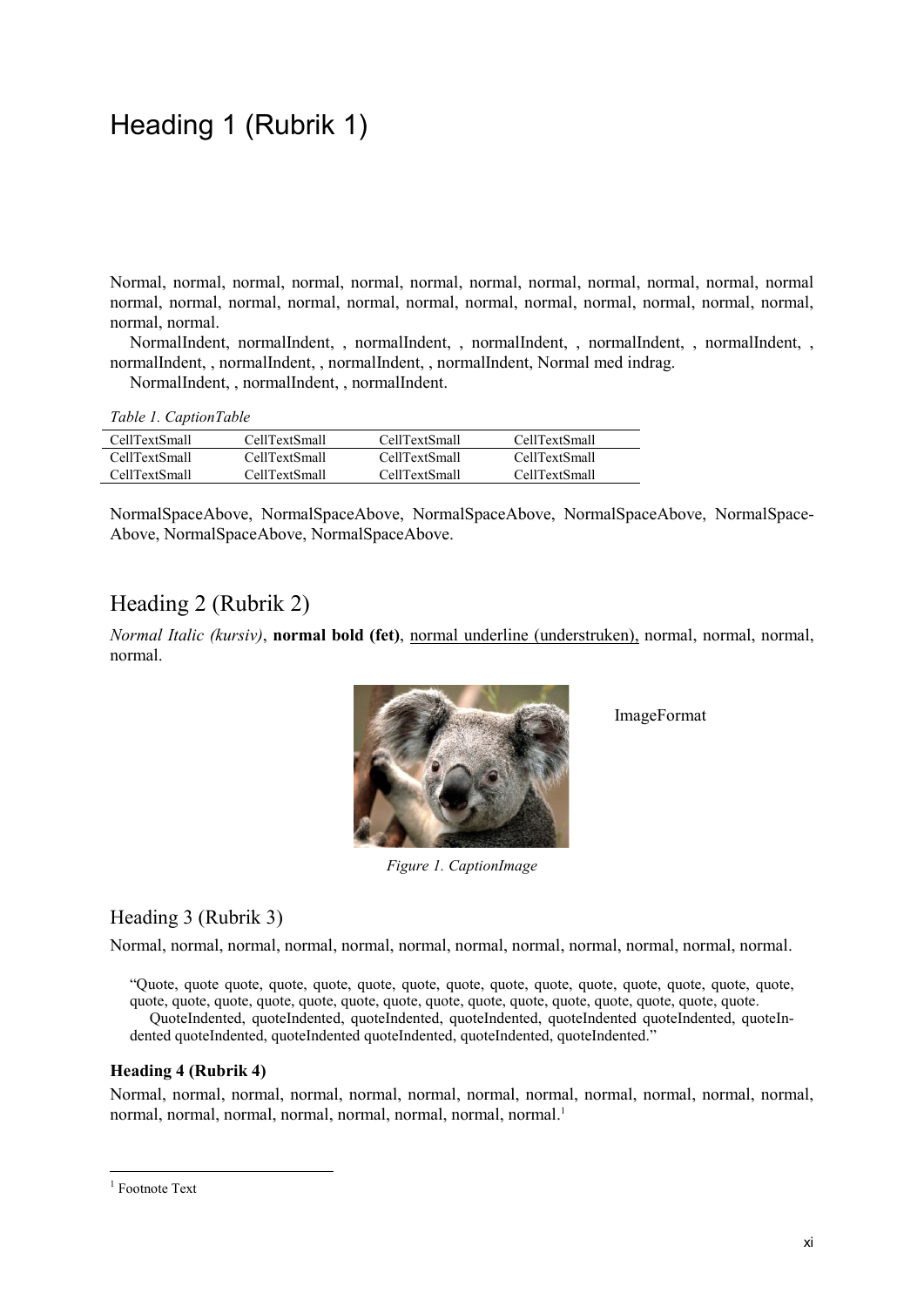#### *Heading 5 (Rubrik 5)*

Normal, normal, normal, normal, normal, normal, normal, normal, normal, normal, normal, normal, normal, normal, normal, normal, normal, normal, normal, normal.

## *HeadingWithList*

ListSimple ListSimple ListSimple

#### *HeadingWithList*

ListSimpleIndented ListSimpleIndented ListSimpleIndented

### *HeadingWithList*

- 1. ListNumbered
- 2. ListNumbered
- 3. ListNumbered

#### *HeadingWithList*

- 1. ListNumberedIndented
- 2. ListNumberedIndented
- 3. ListNumberedIndented

#### *HeadingWithList*

- I ListRoman
- II ListRoman
- III ListRoman
- IV ListRoman

#### *HeadingWithList*

- I ListRomanIndented
- II ListRomanIndented

#### *HeadingWithList*

- List Bulleted
- List Bulleted

#### *HeadingWithList*

- ListBulletedIndented
- ListBulletedIndented
- 1. BibliographyNumbered, BibliographyNumbered, BibliographyNumbered BibliographyNumbered, BibliographyNumbered BibliographyNumbered, BibliographyNumbered BibliographyNumbered, BibliographyNumbered, BibliographyNumbered
- 2. BibliographyNumbered, BibliographyNumbered, BibliographyNumbered, BibliographyNumbered, BibliographyNumbered, BibliographyNumbered

BibliographyNoNumber, BibliographyNoNumber, BibliographyNoNumber, BibliographyNoNumber BibliographyNoNumber, BibliographyNoNumber.

BibliographyNoNumber, BibliographyNoNumber, BibliographyNoNumber, BibliographyNoNumber BibliographyNoNumber, BibliographyNoNumber.